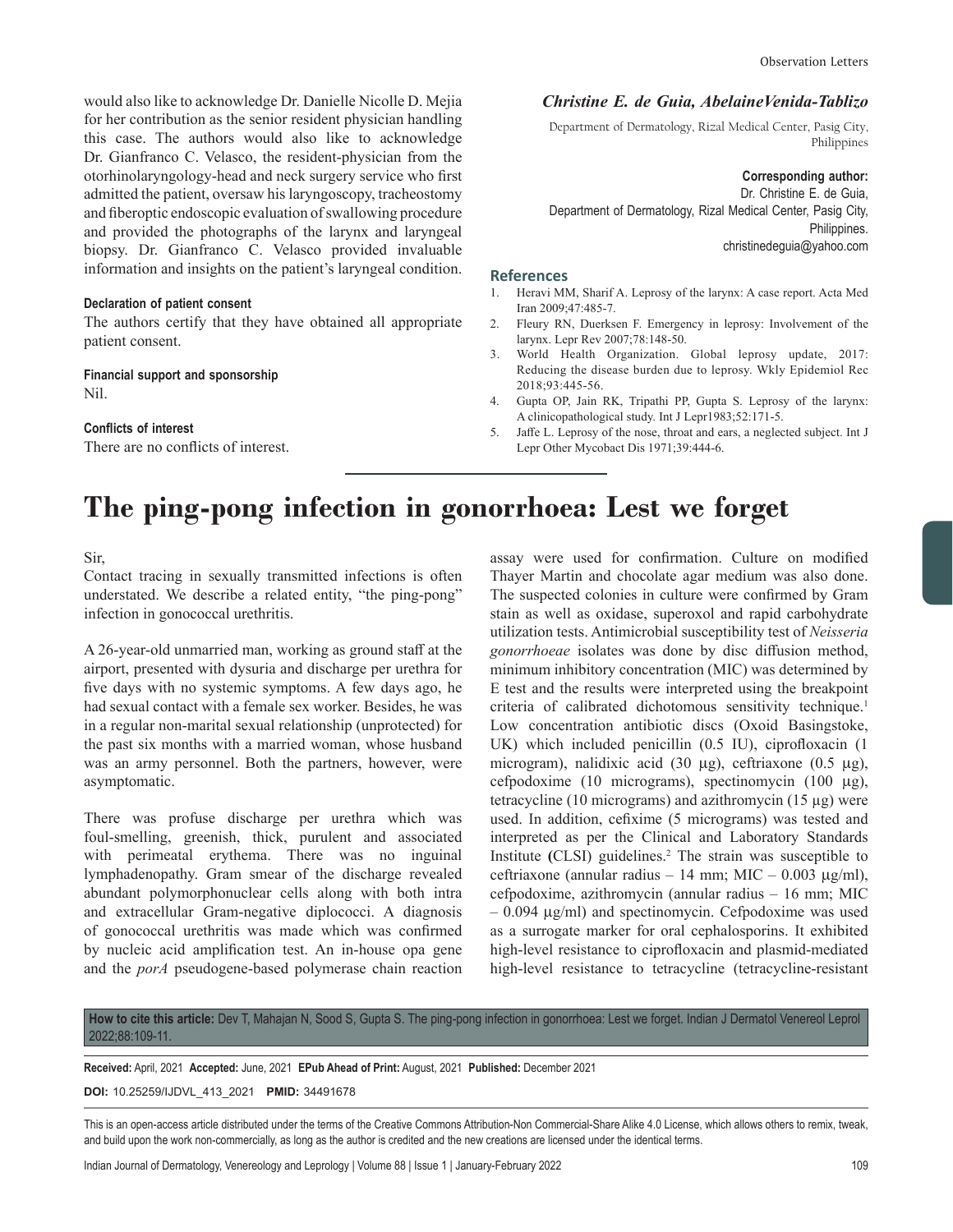

**Figure 1:** A flow diagram depicting the ping-pong phenomenon. The index case got infection from a female sex worker and transmitted to his regular non-marital partner, who further spread it to her husband. After diagnosis of gonorrhea, the index case and his female partner received treatment; however, the husband could not be treated. The female partner reacquired the infection from her untreated husband and eventually brought it back to the index case

*Neisseria gonorrhoeae*). It was penicillinase-producing *Neisseria gonorrhoeae* (PPNG) strain. Polymerase chain reaction and culture were negative for *Ureaplasma urealyticum, Mycoplasma hominis, Mycoplasma genitalium* and *Chlamydia trachomatis.* Serology for human immunodeficiency virus infection and syphilis (Venereal Disease Research Laboratory test) was negative.

The patient and regular partner received single intramuscular injection of ceftriaxone (250 mg) and azithromycin one gram stat (per oral) and counselling for safe sex. All symptoms resolved in a week. The sex worker could not be contacted.

Three weeks later, the patient reconsulted with same complaints. The re-occurrence of the symptoms and demonstration of Gram-negative intracellular diplococci prompted a diagnosis of reinfection with *Neisseia gonorrhoeae*. The index case had sexual contact with the regular partner during the intervening period, who also had sexual contact with her husband, who returned home briefly before she received the treatment. The index patient denied any other contact during this period. The woman's husband could not be treated as she refused to inform him because of the risk of marital discord. *Neisseria gonorrhoeae* multiantigen sequence typing of isolates during the two episodes revealed identical sequence type with ST556.This complex chain of transmission can be described as *ping-pong* infection [Figure 1].3

Sexually transmitted infections involve a cobweb of patients, carriers and susceptible individuals. The number of partners, hetero/homosexual contact, protected/unprotected act, influence of alcohol and drugs and exposure to sex workers influence the course of infections. It is compounded when multiple sex partners are involved which complicates contact tracing and motivating them to pursue clinical evaluation. Modern tools such as e-mail, SMS or WhatsApp can be utilized to bridge the psychological and physical distance between the susceptible contacts and health-care facility while maintaining confidentiality and anonymity.<sup>4,5</sup> The barrier to contact tracing, however, is the fear of sociocultural implications of having multiple sexual partners including marital disharmony and intimate partner violence.

Detailed sexual history, clinical examination and bedside laboratory investigation are essential.<sup>6</sup> Dual therapy with intramuscular injection of ceftriaxone (250 mg) and one gram azithromycin per oral improves treatment efficacy, reduces drug resistance and provides coverage against coinfection with *Chlamydia trachomatis*. 7 Needless to say, antibiotics do not offer additional immunity/protection from reinfection, hence, the risk of reinfection in case of continued high-risk behavior is certainly high. The identical genotype of the isolates during both the episode of urethral discharge indicates that the index case suffered "ping-pong" infection through the complex chain of transmission [Figure 1] with the same genotype of *Neisseria gonorrhoeae*.

Due to the short incubation period, high infectivity and acute clinical presentation, ping-pong phenomena in gonococcal infection provides a vivid glimpse into the consequences of unprotected sex with multiple partners and emphasizes the importance of protected sex and partner management.<sup>3</sup>

# **Declaration of patient consent**

The authors certify that they have obtained all appropriate patient consent.

# **Financial support and sponsorship**

Nil.

# **Conflicts of interest**

There are no conflicts of interest.

# Tanvi Dev, Neeraj Mahajan<sup>1</sup>, Seema Sood<sup>1</sup>, *Somesh Gupta*

Departments of Dermatology and Venereology, 1 Department of Microbiology, All India Institute of Medical Sciences, New Delhi, India

**Corresponding author:** Dr. Somesh Gupta, Professor, Department of Dermatology and Venereology, All India Institute of Medical Sciences, New Delhi, India. someshgupta@hotmail.com

# **References**

1. Bell SM, Pham JN, Carter IW, Hanrahan JK. Antibiotic susceptibility testing by the CDS method. A manual for medicine and veterinary laboratories. 2011. Sixth Edition, p. 45-49. Antibiotic Reference Laboratory, South Eastren Area Laboratory Sercivices. Available http://cdstest.net.